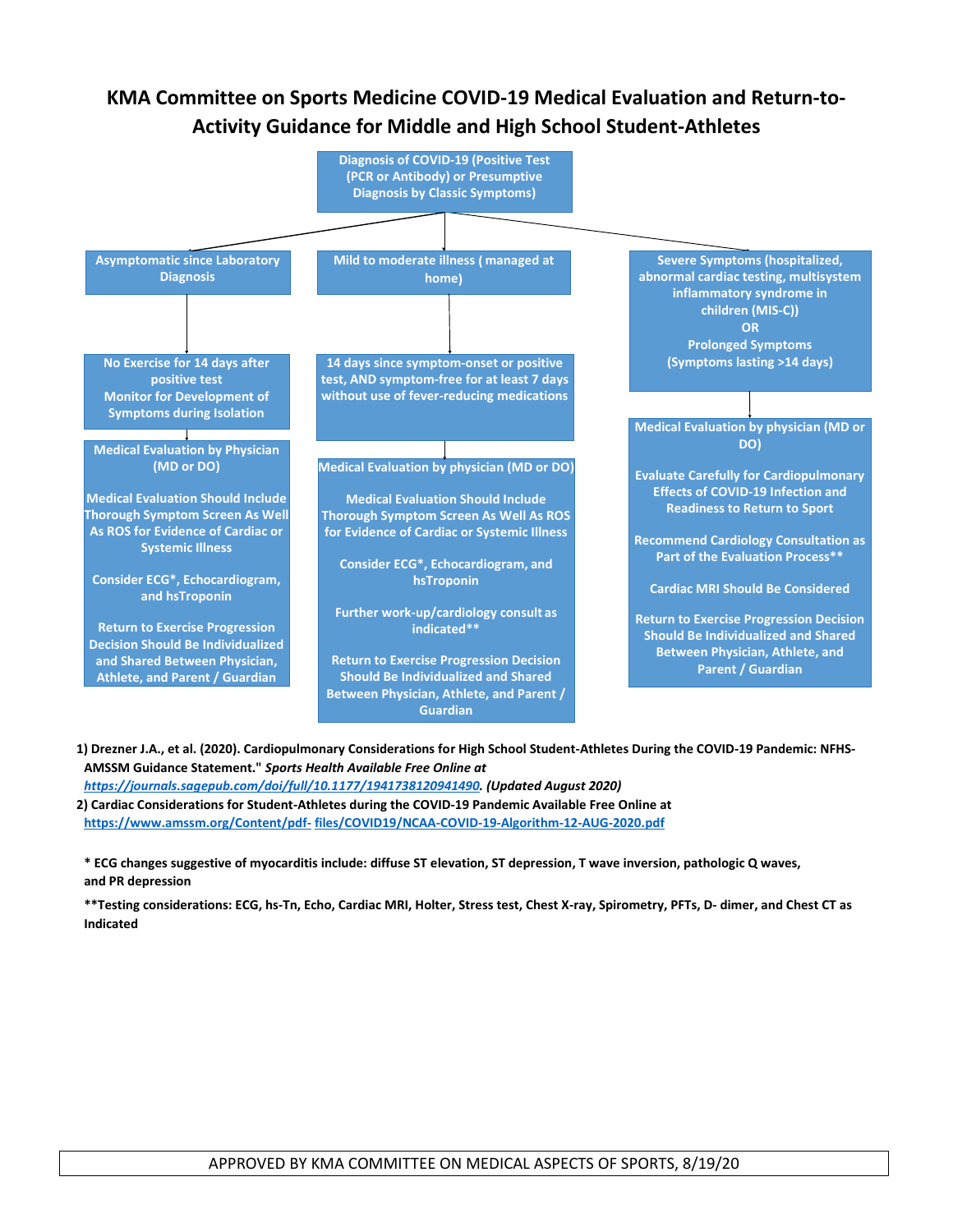# **KMA Committee on Sports Medicine: Return to Activity (RTA) Protocol After COVID-19 Infection**

Any return to play should be preceded by a gradual and progressive return to physical exertion. Athletes should complete the progression below without the development of cardiopulmonary symptoms (chest pain, chest tightness, palpitations, shortness of breath, excessive fatigue, lightheadedness, pre-syncope, or syncope). Monitor the student-athlete closely for the development of any symptoms during this active progression. If any symptoms develop, the athlete should stop exertion immediately and be referred back to the evaluating physician for consideration of additional evaluation, including cardiology consultation, before resuming activity.

- **Step 1: (2-Days Minimum)** Light activity (walking, jogging, stationary bike) for 15 minutes or less at intensity no greater than 70% of maximum heart rate. NO resistance training
- **Step 2: (1-day minimum)** Add simple movement activities (For example, running drills) for 30 minutes or less at intensity no greater than 80% of maximum heart rate
- **Step 3: (1-day minimum)** Progress to more complex training for 45 minutes or less at intensity no greater than 80% maximum heart rate. May add light resistance training.
- **Step 4: (2-days minimum)** Normal training activity for 60 minutes or less at intensity no greater than 80% maximum heart rate
- **Step 5: Return to full activity**

*\*RTA Protocol adapted from Elliott N, et al. Infographic. British Journal of Sports Medicine, 2020.*

**Disclaimer**: This document is provided for physicians who may evaluate and treat student-athletes diagnosed with COVID-19 infection. The information contained herein is based on the compilation and summary of expert recommendations of national and international sports medicine organizations.

The Kentucky Medical Association (KMA) is not engaged in rendering medical advice or professional services and expresses no opinion as to the feasibility, applicability, or impact to your particular practice. References and links to third parties do not constitute an endorsement or warranty by the KMA, and KMA hereby disclaims all express and implied warranties of any kind. The information is not intended or implied to be a substitute for professional medical advice, diagnosis, or treatment. Instead, appropriate professional judgment, consultation with specialists and other resources, independent verification, and individualization of patient care should guide physicians in patient diagnosis and treatment decisions. Therefore, the use of this information is voluntary, and reliance on it should only be undertaken after an independent review of its accuracy, completeness, efficacy, and timeliness.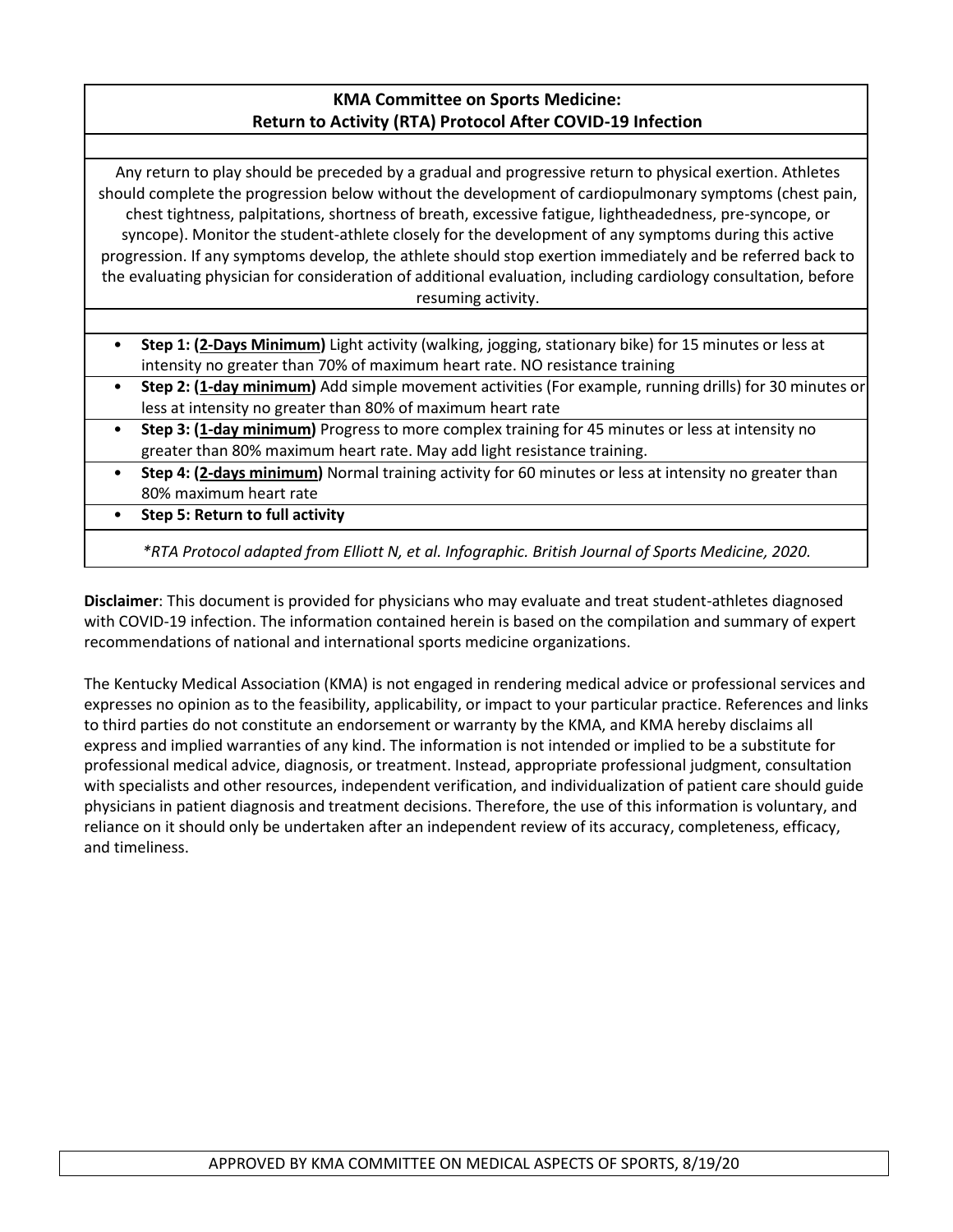

# **KHSAA COVID-19 Return to Play Form**

**If an athlete has tested positive or was presumed positive for COVID-19 based on symptoms, he/she should rest from physical activity for at least 14 days beginning the day following the onset of symptoms or positive test results. He/she must then be cleared for progression back to activity by an approved health care provider (MD/DO). Any return to activity should follow the recommended Return to Play (RTP) Progression described below and illustrated on the back of this form.**

| <b>Athlete's Name:</b>                                                          | DOB: | Date of Positive Test: |  |  |  |
|---------------------------------------------------------------------------------|------|------------------------|--|--|--|
| THIS RETURN TO PLAY IS BASED ON TODAY'S EVALUATION                              |      |                        |  |  |  |
| Date of Evaluation:                                                             |      |                        |  |  |  |
| Criteria to return to be completed by MD or DO. (Please check below as applies) |      |                        |  |  |  |

14 days have passed since the onset of symptoms or a positive test (starting the day following the onset of symptoms or the receipt of the results of positive test)

❑ All symptoms (cough, shortness of breath, fever (≥100.4F), etc.) have resolved for at least 7 days without use of fever reducing medication AND

The athlete was not hospitalized due to COVID-19 infection.

❑ PLUS Cardiac screen negative for myocarditis/myocardial ischemia (All answers below must be NO)

**\_\_\_\_\_\_\_\_\_\_\_\_\_\_\_\_\_\_\_\_\_\_\_\_\_\_\_\_\_\_\_\_\_\_\_\_\_\_\_\_\_\_\_\_\_\_\_\_\_\_\_\_\_\_\_\_\_\_\_\_\_\_\_\_\_\_\_\_\_\_\_\_\_\_\_\_\_\_\_\_\_\_\_\_\_**

| Chest pain/tightness with exercise               | YES        | NO. |  |
|--------------------------------------------------|------------|-----|--|
| Unexplained Syncope/near syncope                 | YES        | NO. |  |
| Unexplained/excessive dyspnea/fatigue w/exertion | YES        | NO. |  |
| New palpitations                                 | <b>YFS</b> | NO. |  |
| Heart murmur on exam                             | YES        | NO. |  |

**NOTE: If any cardiac screening question is positive or if athlete had greater than mild symptoms during the illness, consider further workup as indicated. Additional workup may include ECG, Echocardiogram, High Sensitivity Troponin, Cardiac MRI, Cardiology Consultation, CXR, Spirometry, PFTs, Chest CT, etc.**

The athlete HAS satisfied the above criteria and IS cleared to start the return to activity procedures (RTP).

The athlete HAS NOT satisfied the above criteria and IS NOT cleared to return to activity

**\_\_\_\_\_\_\_\_\_\_\_\_\_\_\_\_\_\_\_\_\_\_\_\_\_\_\_\_\_\_\_\_\_\_\_\_\_\_\_\_\_\_\_\_\_\_\_\_\_\_\_\_\_\_\_\_\_\_\_\_\_\_\_\_\_\_\_\_\_\_\_\_\_\_\_\_\_\_\_\_\_\_\_\_**

### **Medical Office Information (Please Print/Stamp):**

| Evaluator's Name:      | MD or DO |
|------------------------|----------|
| Evaluator's Address:   |          |
| Office Phone           |          |
| Evaluator's Signature: |          |

#### **Return to Play (RTP) Procedures After COVID-19 Infection**

Athletes must complete the progression below without development of chest pain, chest tightness, palpitations, lightheadedness, presyncope or syncope. If these symptoms develop, patient should be referred back to the evaluating provider who signed the form. This progression cannot begin prior to the 14<sup>th</sup> day following the onset of symptoms or the receipt of the results of a positive test.

- **Stage 1: (2 Days Minimum)** Light activity (walking, jogging, stationary bike) for 15 minutes or less at intensity no greater than 70% of maximum heart rate. NO resistance training.
- **Stage 2: (1 Day Minimum)** Add simple movement activities (For example, running drills) for 30 minutes or less at intensity no greater than 80% of maximum heart rate
- **Stage 3: (1 Day Minimum)** Progress to more complex training for 45 minutes or less at intensity no greater than 80% maximum heart rate. May add light resistance training.
- **Stage 4: (2 Days Minimum)** Normal training activity for 60 minutes or less at intensity no greater than 80% maximum heart rate
- **Stage 5: Return to full activity**

**Cleared for Full Participation ): \_\_\_\_\_\_\_\_\_\_\_\_\_\_\_\_\_\_\_\_\_\_\_\_\_**